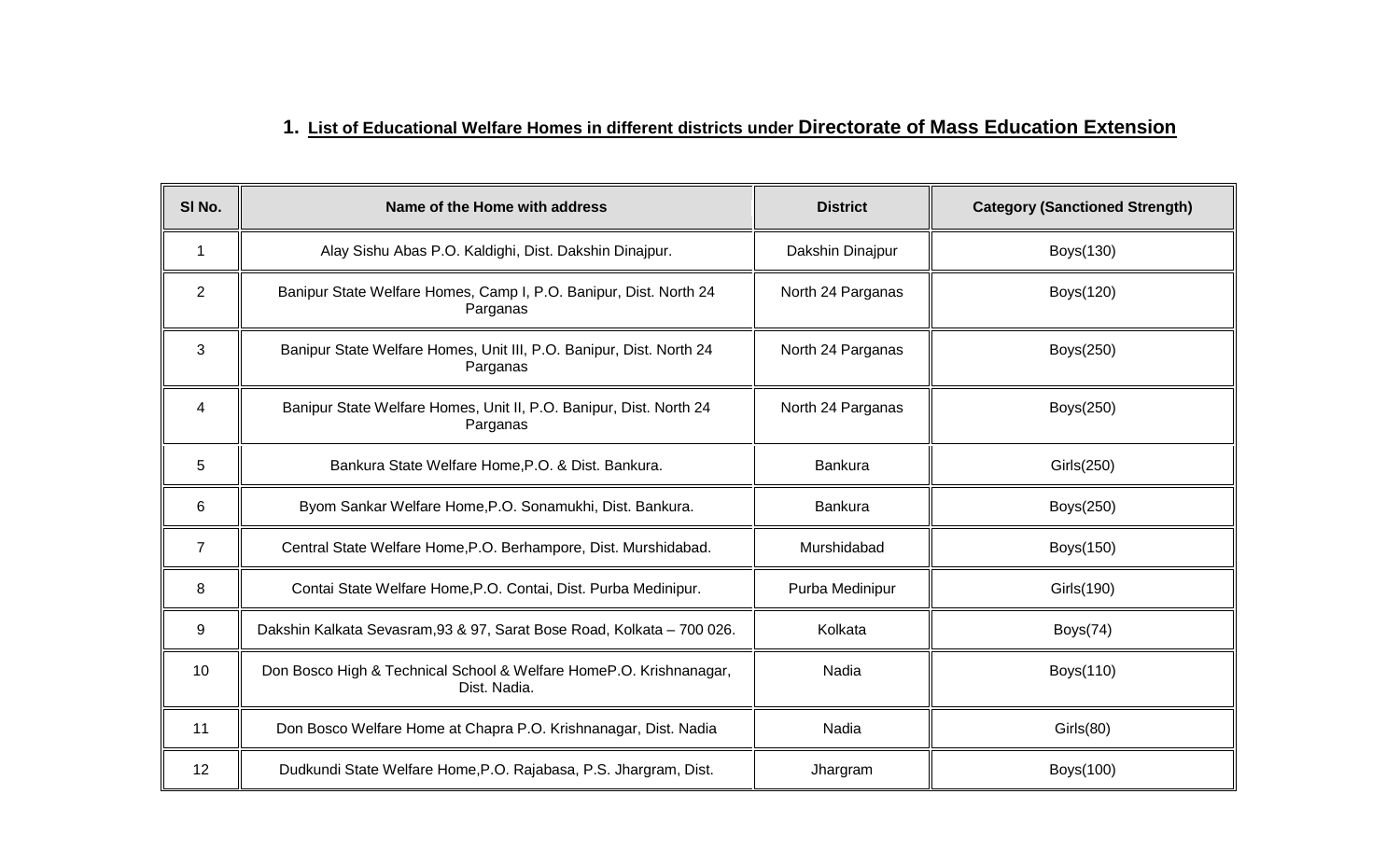| SI <sub>No.</sub> | Name of the Home with address                                                                         | <b>District</b>     | <b>Category (Sanctioned Strength)</b> |
|-------------------|-------------------------------------------------------------------------------------------------------|---------------------|---------------------------------------|
|                   | Jhargram.                                                                                             |                     |                                       |
| 13                | Durbachati Sri Sri Radha Gobinda Chaitanya Sevasram, P.O. Pathar<br>Pratima, Dist. South 24 Parganas. | South 24 Parganas.  | Boys(58)                              |
| 14                | Gobinda Kumar Home, P.O. Panihati,                                                                    | North 24 Parganas.  | Girls(135)                            |
| 15                | Hindu Mission Boys' Welfare home, P.O. Purba Satghachia Dist. Purba<br><b>Burdwan</b>                 | Purba Burdwan       | Boys(275)                             |
| 16                | Jalpaiguri Child Welfare Home P.O. Falakata, Dist. Alipurduar.                                        | Alipurduar          | Boys $(75)$                           |
| 17                | Jalpaiguri Child Welfare Home<br>P.O. Raikatpara, Dist. Jalpaiguri.                                   | Jalpaiguri          | Girls(75)                             |
| 18                | Jamtala Deshbandhu Sishu Kalyan Ashram<br>P.O. Seoratala, Dist. South 24 Parganas.                    | South 24 Parganas.  | Boys(125)                             |
| 19                | Keshpur Pragatishil Bhagabati Siksha SadanP.O. Mahisda, Dist. Paschim<br>Medinipur.                   | Paschim Medinipore. | Boys(100)                             |
| 20                | Kolkata Muslim Orphanage, 8, Syed Salley Lane, Kolkata - 700 007.                                     | Kolkata             | Boys(100)                             |
| 21                | Loreto Girls' School & Welfare Home, P.O. Morapai, Dist. South 24<br>Parganas.                        | South 24 Parganas.  | Girls(50)                             |
| 22                | N. D. K. State welfare home, Unit I, Banipur, North 24 Parganas.                                      | North 24 Parganas   | Boys(250)                             |
| 23                | Nikhil Bharat Nari Siksha Parishad, 20/2A, Canal West Road, Kolkata -<br>006.                         | Kolkata             | Girls(50)                             |
| 24                | Nirasray Nari-O-Sishu Seva Bhawan. Unit Ghugumari, Coochbehar                                         | Cooch behar         | Boys(122)                             |
| 25                | Nirasray Nari-O-Sishu Seva Bhawan. Unit Satguriahati, Cooch behar                                     | Cooch behar         | Girls(123)                            |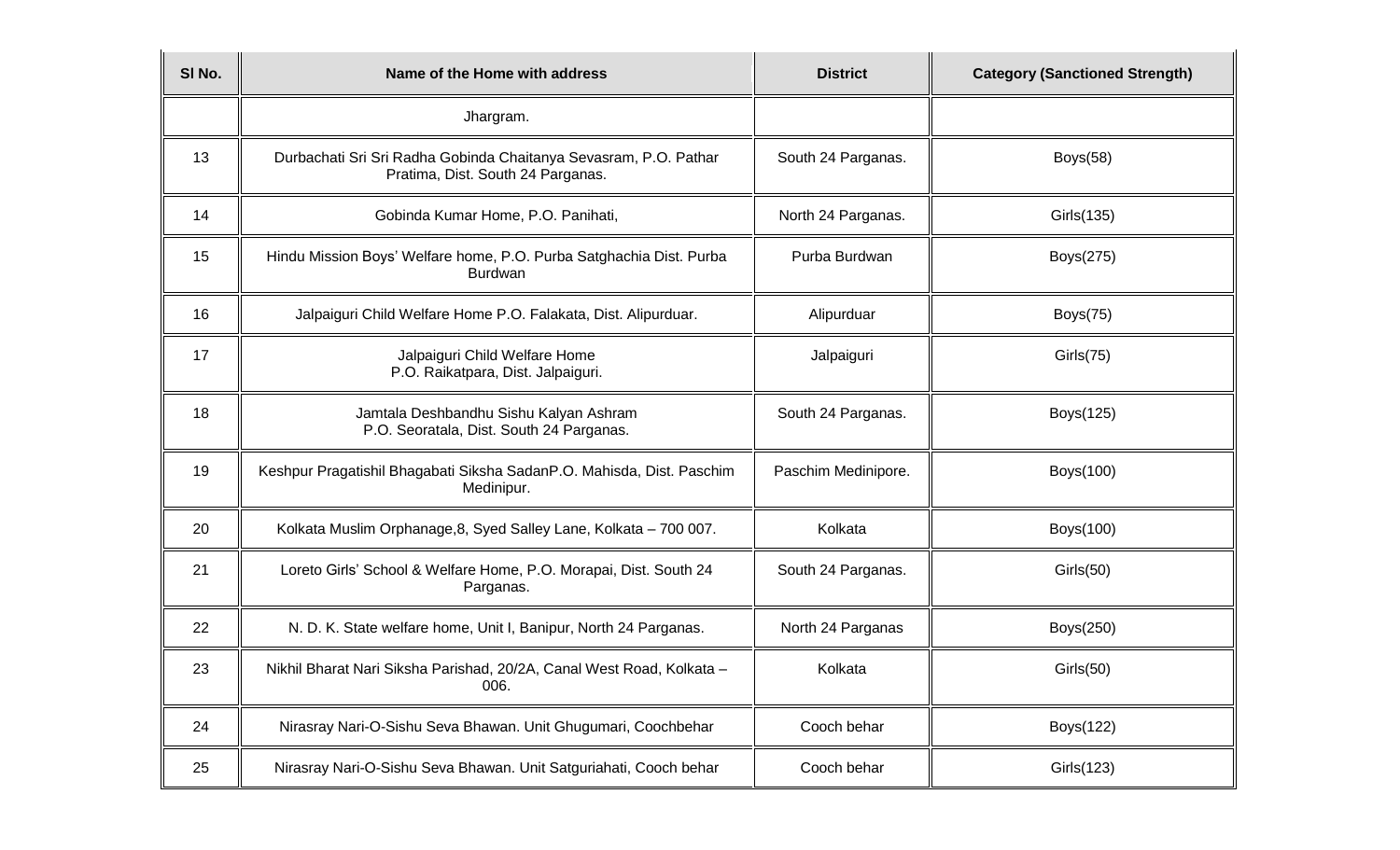| SI No. | Name of the Home with address                                                                                                       | <b>District</b>    | <b>Category (Sanctioned Strength)</b> |
|--------|-------------------------------------------------------------------------------------------------------------------------------------|--------------------|---------------------------------------|
| 26     | Nivedita Mission Boys' Welfare Home<br>P.O. Raidighi, Via - Kashinagar, Dist. South 24 Parganas.                                    | South 24 Parganas. | Boys(75)                              |
| 27     | Prabartak Sangha Welfare Home P.O. Chandernagore, Dist. Hooghly.                                                                    | Hooghly            | Girls(150)                            |
| 28     | Raiganj Child Welfare Society, P.O. Debinagar, Dist. Uttar Dinajpur.                                                                | Uttar Dinajpur     | Boys(150)                             |
| 29     | Ramchandranagar Srihari Smriti Kalyan Ashram, P.O. Ramchandranagar,<br>Dist. South 24 Parganas.                                     | South 24 Parganas. | Boys(125)                             |
| 30     | Ramkrishna Mission Boys' Home, P.O. Rahara, Dist. North 24 Parganas.                                                                | North 24 Parganas. | Boys(275)                             |
| 31     | Sahapur Child Welfare Home P.O. Sahapur, Dist. Malda                                                                                | Malda              | Boys(75)                              |
| 32     | Sankar Mission Jana Kalyan Sangha Welfare Home P.O. Krishnanagar,<br>Dist. Nadia.                                                   | Nadia              | Boys(140)                             |
| 33     | Santi Kanan Welfare Home, P.O. Jabui, Dist. Purba Burdwan.                                                                          | Purba Burdwan      | Boys(175)                             |
| 34     | Save the Children Committee (India) Thakurpukur(G) Unit C.P.T. Plot No.<br>D-417, Helen Keller Sarani, Majerhat, Kolkata - 700 053. | Kolkata            | Girls(250)                            |
| 35     | Save the Children Committee (India), Khagda Unit, Vill+P.O.Khagda,                                                                  | Purba Medinipore.  | Boys(150)                             |
| 36     | Save the Children Committee (India), Mahishadal Unit, Vill-Madhayahigli,<br>P.O + P.S- Mahisadal                                    | Purba Medinipore.  | Boys(150)                             |
| 37     | Save the Children Committee (India), Pifa Unit, Vill+P.O. Pifa Basirhat.                                                            | North 24 Parganas. | Boys(125)                             |
| 38     | Save the Children Committee (India), Rajbandh Unit, Vill+P.O.-Rajbandh<br>(Chanti), P.S Kanksa.                                     | Paschim Burdwan    | Boys(75)                              |
| 39     | Shibpur Ramkrishna Daridra Bhandar, 92, Kshetra Banerjee Lane, P.O.<br>Shibpur, Dist. Howrah                                        | Howrah             | Boys(60)                              |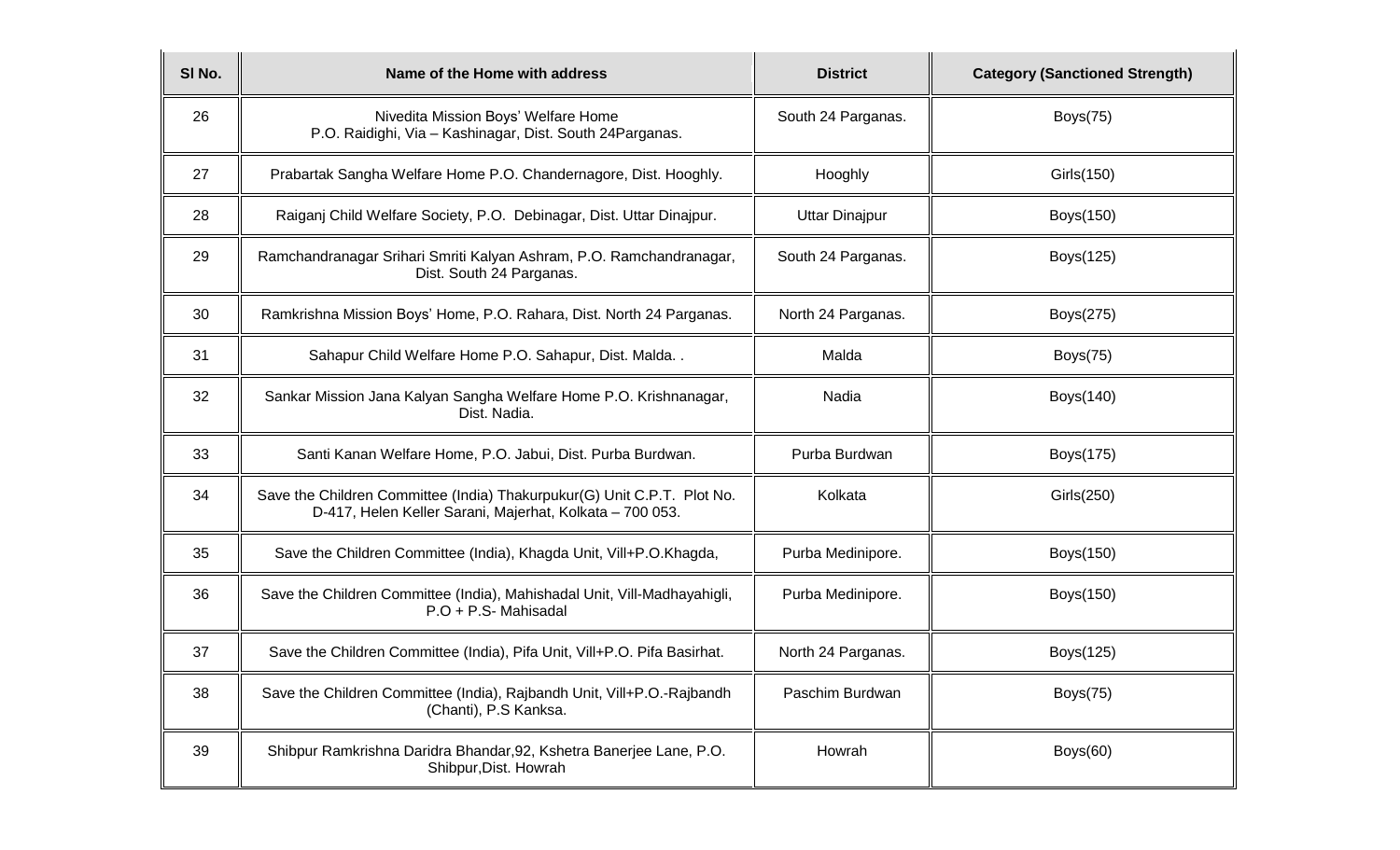| SI No. | Name of the Home with address                                                                        | <b>District</b>    | <b>Category (Sanctioned Strength)</b> |
|--------|------------------------------------------------------------------------------------------------------|--------------------|---------------------------------------|
| 40     | Sishu Kanan Welfare Home, P.O. Mohirampur, Dist. South 24 Parganas.                                  | South 24 Parganas. | Boys(360)                             |
| 41     | Sisters of Charity Welfare Home<br>P.O. Krishnanagar, Dist. Nadia.                                   | Nadia              | Girls(150)                            |
| 42     | Society for the Protection of Children in India, Bejoy Bhumi, P.O. Joka,<br>Dist. South 24 Parganas. | South 24 Parganas. | Girls(345)                            |
| 43     | Sree Ramkrishna Vivekananda Boys' Welfare Home, P.O. Mathurapur,<br>Dist. South 24 Parganas.         | South 24 Parganas. | Boys(110)                             |
| 44     | Srirampur Sishu Niketan P.O. Srirampur-Midnapore, Via- Tamluk, Dist.                                 | Purba Medinipore.  | Boys(165)                             |
| 45     | Sundarban Community Development Society Debnagar, Namkhana, Dist.<br>South 24 Parganas.              | South 24 Parganas. | Boys(90)                              |
| 46     | Suri State Welfare Home, P.O. Suri, Dist. Birbhum.                                                   | <b>Birbhum</b>     | Boys(150)                             |
| 47     | Tamluk Sishu Raksha Samity, P.O. Tamluk, Dist. Purba Medinipore.                                     | Purba Medinipore.  | Boys $(80)$                           |
| 48     | The Refuge, 125A, B.B. Ganguly Street, Kolkata - 700 012.                                            | Kolkata            | Boys(150)                             |
| 49     | The Refuge, 125A, B.B. Ganguly Street, Kolkata - 700 012.                                            | Kolkata            | Girls(150)                            |
| 50     | Tilottama Choudhuri Memorial Women Society P.O. Balurghat, Dist.<br>Dakshin Dinajpur.                | Dakshin Dinajpur   | Girls(60)                             |

# **2. DETAILS OF SPONSORED SPECIAL SCHOOLS/ INSTITUTIONS under Directorate of Mass Education Extension**

| District<br>⊣Name<br>tne<br>OT. | SI <sub>No</sub> | ∖ institution<br>Name<br>െ<br>me | ategory | ' Strenath of<br><b>Students</b><br>₹on.<br>tioned: |
|---------------------------------|------------------|----------------------------------|---------|-----------------------------------------------------|
|---------------------------------|------------------|----------------------------------|---------|-----------------------------------------------------|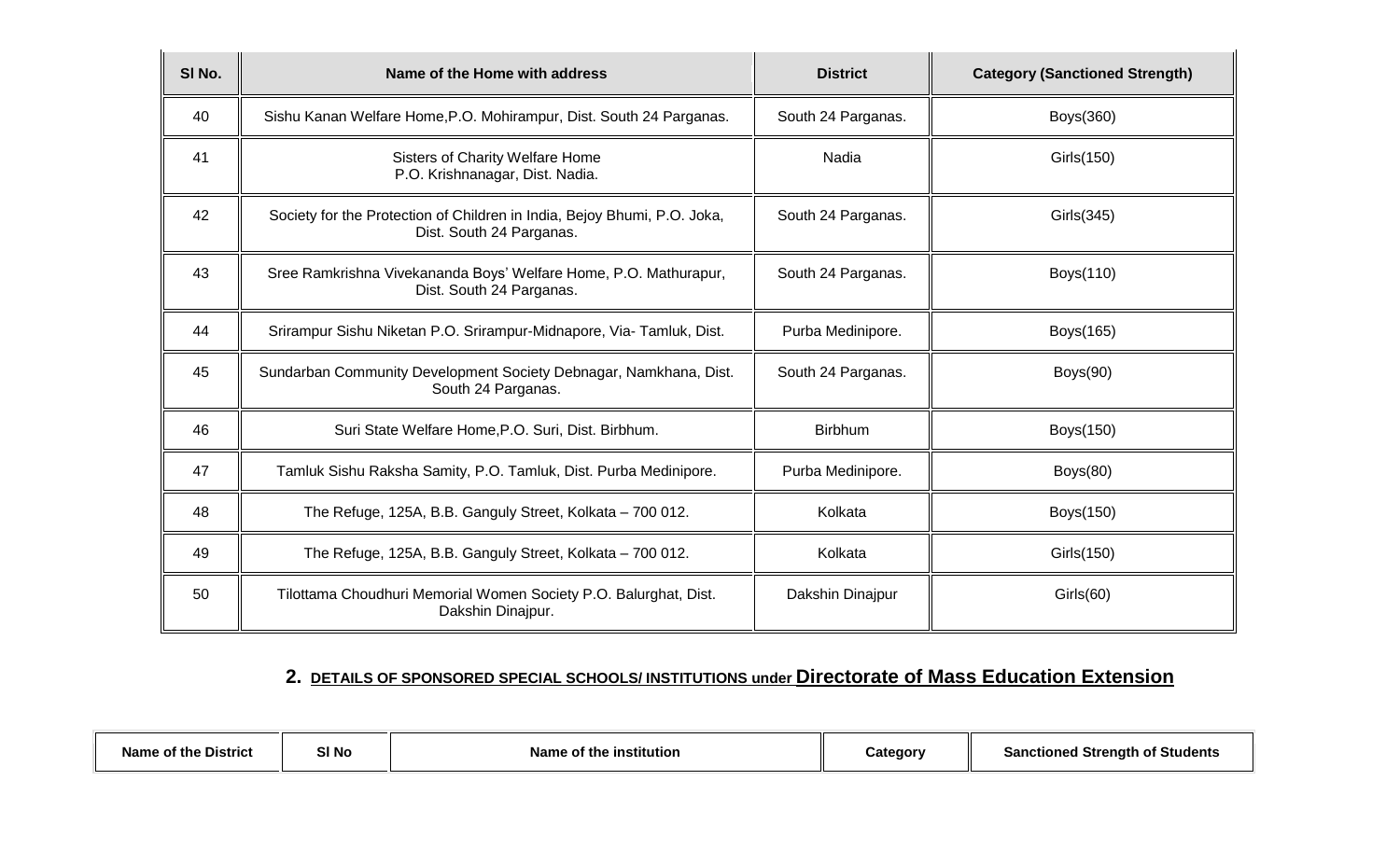|                    | 1.                         | North Evanjulical Luthern Church School for the Blind | VI                     | 75  |
|--------------------|----------------------------|-------------------------------------------------------|------------------------|-----|
| <b>Cooch Bihar</b> | 2.                         | Akhrahat Dishari Handicapped School & Training Centre | H <sub>II</sub>        | 148 |
|                    | 3.                         | Jnandeep Handicapped School & Training Centre         | VI+HI+MR               | 179 |
|                    | 4.                         | Subodh Sen Smriti Drishtiheen Vidyalaya               | VI                     | 32  |
| Jalpaiguri         | 5.                         | Sukanta Nazrul Deaf and Dumb School                   | H <sub>II</sub>        | 50  |
|                    | 6.                         | Prerana Educational Centre                            | MR+HI+VI               |     |
| <b>Darjeeling</b>  | HI<br>7.<br>Salvation Army |                                                       |                        | 40  |
|                    | 8.                         | North Bengal Institute of Hearing Handicapped         | $\mathsf{H}\mathsf{I}$ | 51  |
| Dakshin Dinajpur   | 9.                         | Suchetana Abasik Pratibandhi Vidyapith                | VI+ HI+MR              | 101 |
|                    | 10.                        | RP Roy Memorial Blind                                 |                        |     |
|                    |                            | School                                                | VI                     | 70  |
| <b>Malda</b>       | 11.                        | Pipla Residential Deaf and Dumb School                | H <sub>l</sub>         | 35  |
|                    | 12.                        | Subodh kumar Mishra Memorial Blind School             | VI                     |     |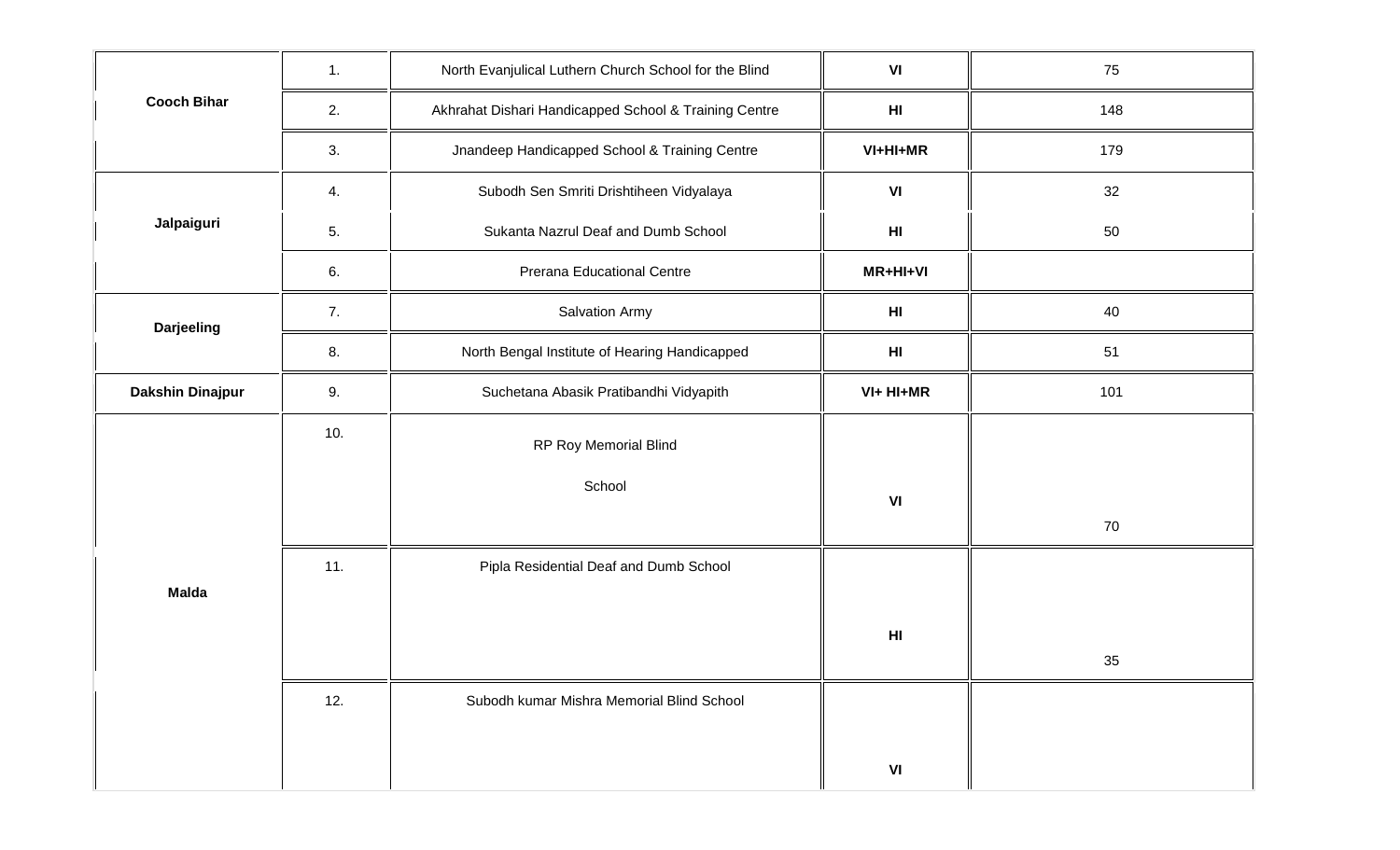|                        |                                                                |                                                                                       |                        | 59  |
|------------------------|----------------------------------------------------------------|---------------------------------------------------------------------------------------|------------------------|-----|
|                        | 13.<br>Nari Kalyan Samiti Mentally Retarded Residential School |                                                                                       | <b>MR</b>              |     |
|                        | 14.                                                            | Suri Deaf & Dumb School                                                               | H <sub>II</sub>        | 124 |
| <b>Birbhum</b>         | 15.                                                            | Sri Aurobindo Institute for Sightless                                                 | VI                     | 54  |
|                        | 16.                                                            | Sri Sri Ramkrishna Satyananda Dristidweep Siksha Niketan                              | VI                     | 51  |
|                        | 17.                                                            | <b>DESIRED Institute</b>                                                              | MR+HI                  | 70  |
| <b>Bankura</b>         | 18.                                                            | Bankura Sammilani Blind School                                                        | VI                     | 51  |
|                        | 19.                                                            | Jyoti Pratibandhi Punarbasan Kendra                                                   | MR+HI                  | 91  |
| <b>Purulia</b>         | 20.                                                            | Manbhum Drishti Pratibandhi Sikshayatan                                               | VI                     | 88  |
|                        | 21.                                                            | Manbhum Mukavadhir Vidyapith                                                          | HI                     | 94  |
|                        | 22.                                                            | Moyna Ramkrishnayan Association Residential Special School<br>for Blind & MR Children | $VI + MR$              | 201 |
| <b>Purba Medinipur</b> | 23.                                                            | Contai Deaf and Dumb School                                                           | HI                     | 76  |
|                        | 24.                                                            | SHRUTI School for the Deaf                                                            | $\mathsf{H}\mathsf{I}$ | 167 |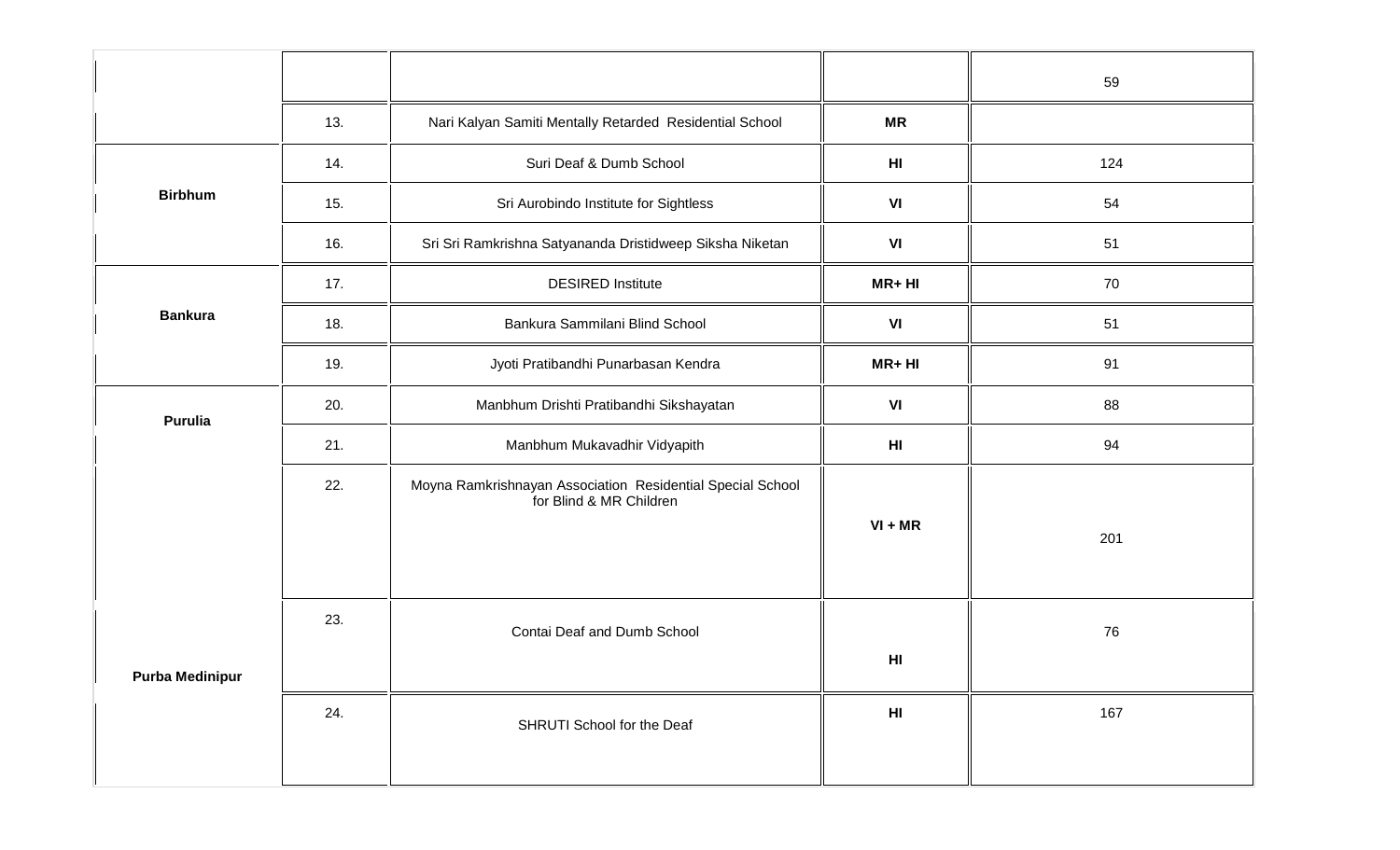|                                                  | 25. | Vivekananda Loksiksha Niketan Special School for the VH & MR                        | $VI + MR$                        |     |
|--------------------------------------------------|-----|-------------------------------------------------------------------------------------|----------------------------------|-----|
|                                                  |     |                                                                                     |                                  | 89  |
|                                                  |     |                                                                                     |                                  |     |
|                                                  | 26. | Nimtouri Tamluk Unnyayan Samity Special School for VI, MR &<br>Multiple Handicapped | MR, VI & Multiple<br>Handicapped | 85  |
|                                                  | 27. | Vivekananda Mission Asram Residential School for the Blind                          | VI                               | 200 |
|                                                  | 28. | Kharagpur Pratibandhi Punarbasan Kendra                                             | MR+HI                            | 280 |
| <b>Paschim Medinipur</b>                         | 29. | SATHI An Institution for Education & Training for Deaf & Blind                      | $VI+HI$                          | 152 |
|                                                  | 30. | Nimbark Math Pratibandhi Siksha Niketan                                             | VI                               | 70  |
|                                                  | 31. | Baragarh Sasanka Sekhar Bodh Niketan                                                | HI                               | 90  |
| <b>Murshidabad</b>                               | 32. | Maharani Nilima Probha Institute for Deaf & Dumb                                    | HI                               | 130 |
|                                                  | 33. | Jhunka Pratibandhi Aloke Niketan                                                    | VI                               | 57  |
| <b>Nadia</b><br>34.<br>Nabadwip APC Blind School |     |                                                                                     | VI                               | 52  |
|                                                  | 35. | Louis Braille Memorial School for the Sightless                                     | VI                               | 92  |
|                                                  | 36. | Anne Sullivan School for the Mentally Handicapped                                   | <b>MR</b>                        | 79  |
| Hooghly                                          | 37. | Prabartak Institute for the Mentally Retarded                                       | <b>MR</b>                        | 30  |
|                                                  | 38. | Bijoy Modak Smriti Pratibandhi Vidyalaya                                            | H <sub>II</sub>                  | 87  |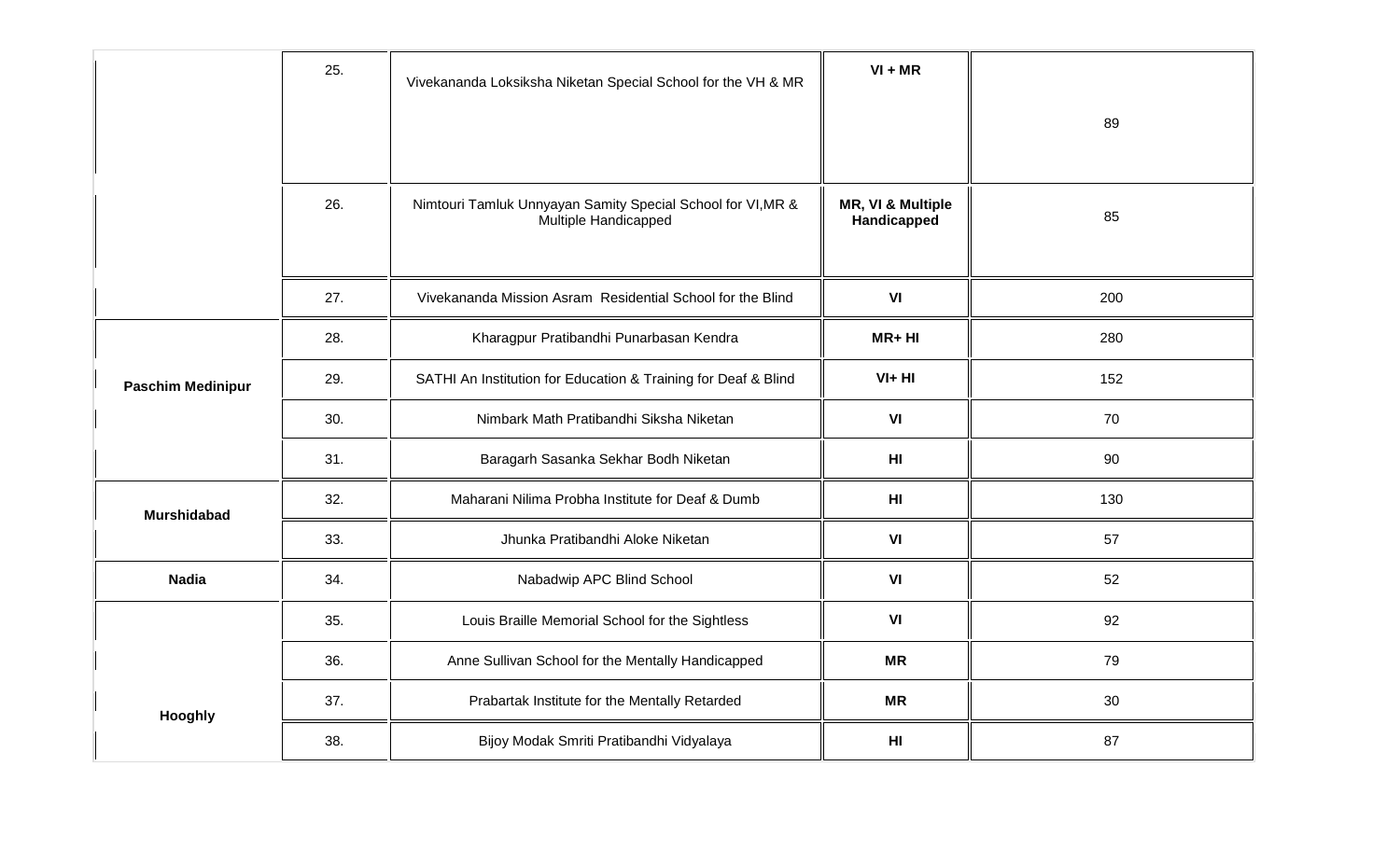|                    | 39.                                     | Srirampur Child Guidance                                              | MR+HI           |     |
|--------------------|-----------------------------------------|-----------------------------------------------------------------------|-----------------|-----|
|                    | 40.<br>Tarakeswar Pratibandhi Vidyalaya |                                                                       | <b>MR</b>       | 68  |
|                    | 41.                                     | Ananda Bhawan Deaf & Blind School                                     | HI VI           | 160 |
| Howrah             | 42.                                     | RB Instt for MR Student                                               | <b>MR</b>       | 30  |
|                    | 43.                                     | Howrah Bhasha Bikash                                                  | MR+HI           | 75  |
|                    |                                         |                                                                       |                 |     |
|                    | 44.                                     | Naihati Apex Blind School                                             | VI              | 59  |
| North 24 Paraganas | 45.                                     | Ichapur Deaf & Dumb School                                            | H <sub>II</sub> | 90  |
|                    | 46.                                     | Mahadev Das Handicapped Children                                      | $VI + HI$       | 130 |
|                    | 47.                                     | Mukavadhir Vidyamandir                                                | H <sub>II</sub> | 50  |
|                    | 48.                                     | Bashirhat Re-Life Handicapped Welfare Society                         | $VI+HI+MR$      | 210 |
|                    | 49.                                     | Ramkrishna Vivekananda Mission Deaf, Dumb & Blind School,<br>Suryapur | $HI+VI$         | 142 |
|                    | 50.                                     | <b>Bodhipeet School Section</b>                                       | <b>MR</b>       | 70  |
|                    | 51.                                     | Ideal School for the Deaf                                             | H <sub>II</sub> | 80  |
|                    | 52.                                     | Ramkrishna Mission Blind Boys' Academy, Narendrapur                   | VI              | 180 |
|                    | 53.                                     | Braille Press, Narendrapur                                            | VI              |     |
| South 24 Paraganas | 54.                                     | Hellen Keller Badhir Vidyalaya                                        | H <sub>II</sub> | 249 |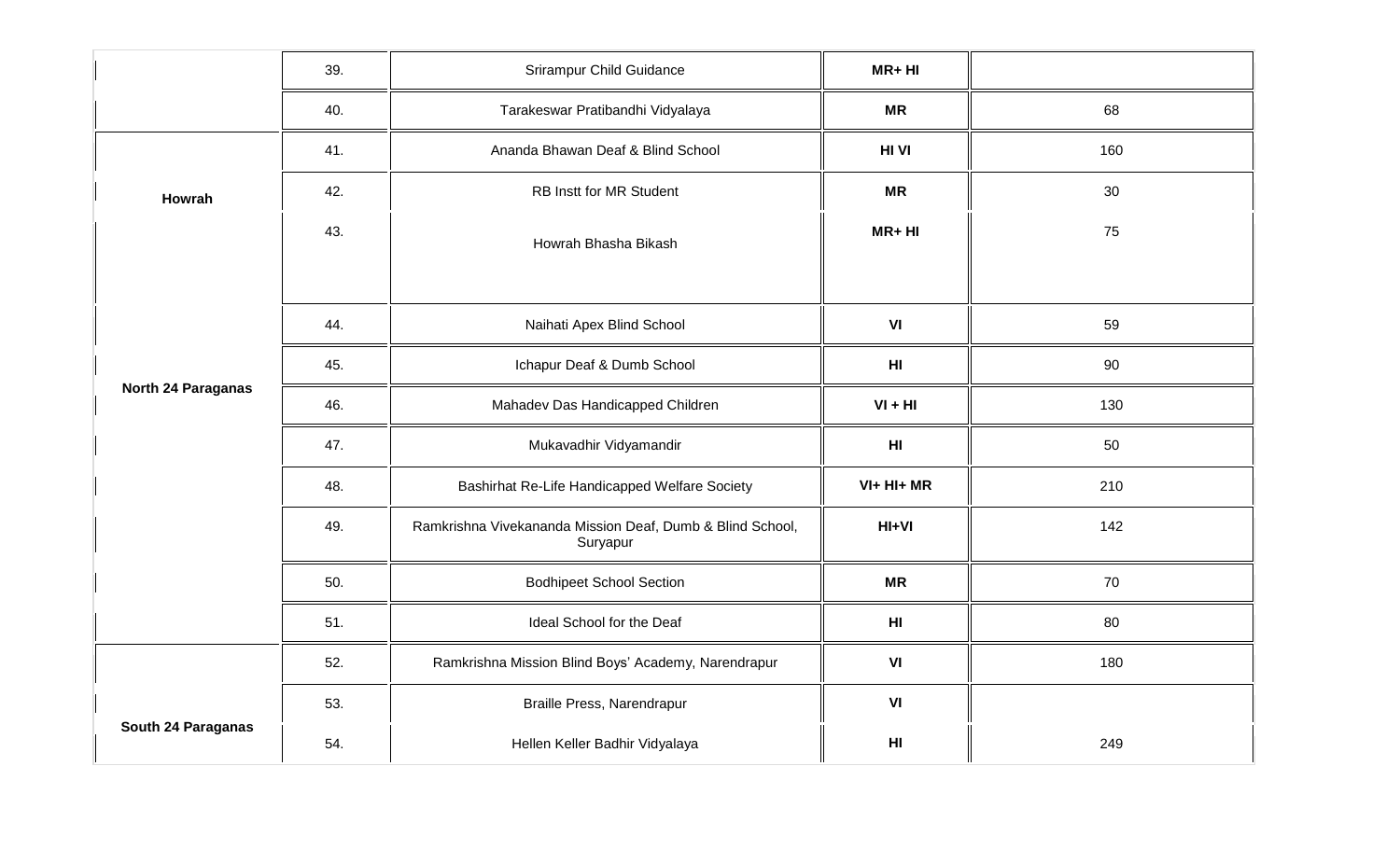|                                                       | 55. | Antaranga Manasik Pratibandhi Mahila Vidyaniketan                                         |                 | 54  |
|-------------------------------------------------------|-----|-------------------------------------------------------------------------------------------|-----------------|-----|
| South Sundarban Education & Cultural Institute<br>56. |     | HI                                                                                        | 71              |     |
|                                                       | 57. | Baidyapur Bikash Bharati Pratibandhi Kalyan Kendra                                        | H <sub>II</sub> | 101 |
|                                                       | 58. | Dutta Dwariaton Swami Vivekananda Manan Kalyan Kendra                                     | <b>MR</b>       | 54  |
|                                                       | 59. | Burdwan Blind Academy School Section                                                      | VI              | 43  |
| <b>Purba &amp; Paschim</b><br><b>Bardhaman</b>        | 60. | Swayambhar                                                                                | <b>MR</b>       | 36  |
|                                                       | 61. | Institute of Hearing Handicapped                                                          | H <sub>II</sub> | 86  |
|                                                       | 62. | Bidhan Chandra Pratibandhi Karma Kendra                                                   | $MR + HI$       | 206 |
|                                                       | 63. | Kusumgram Netaji Muk-Badhir Vidyapith                                                     | H <sub>II</sub> | 98  |
|                                                       | 64. | Sreemaa Pratibandhi Kalyan Kendra                                                         | $MR + HI$       | 135 |
|                                                       | 65. | Calcutta Deaf & Dumb School                                                               | H <sub>II</sub> | 340 |
|                                                       | 66. | Calcutta Deaf & Dumb School Morning Section                                               | H <sub>II</sub> | 65  |
|                                                       | 67. | Training College for the Teachers of the Deaf- attached to<br>Calcutta Deaf & Dumb School | H <sub>II</sub> | 30  |
|                                                       | 68. | Ashutosh Institution                                                                      | <b>MR</b>       | 70  |
| Kolkata                                               | 69. | Calcutta Blind School                                                                     | VI              | 130 |
|                                                       | 70. | Vocational Training Centre for the sightless                                              | VI              | 10  |
|                                                       | 71. | Light House for the Blind                                                                 | VI              | 127 |
|                                                       | 72. | Voice of World                                                                            | VI              | 120 |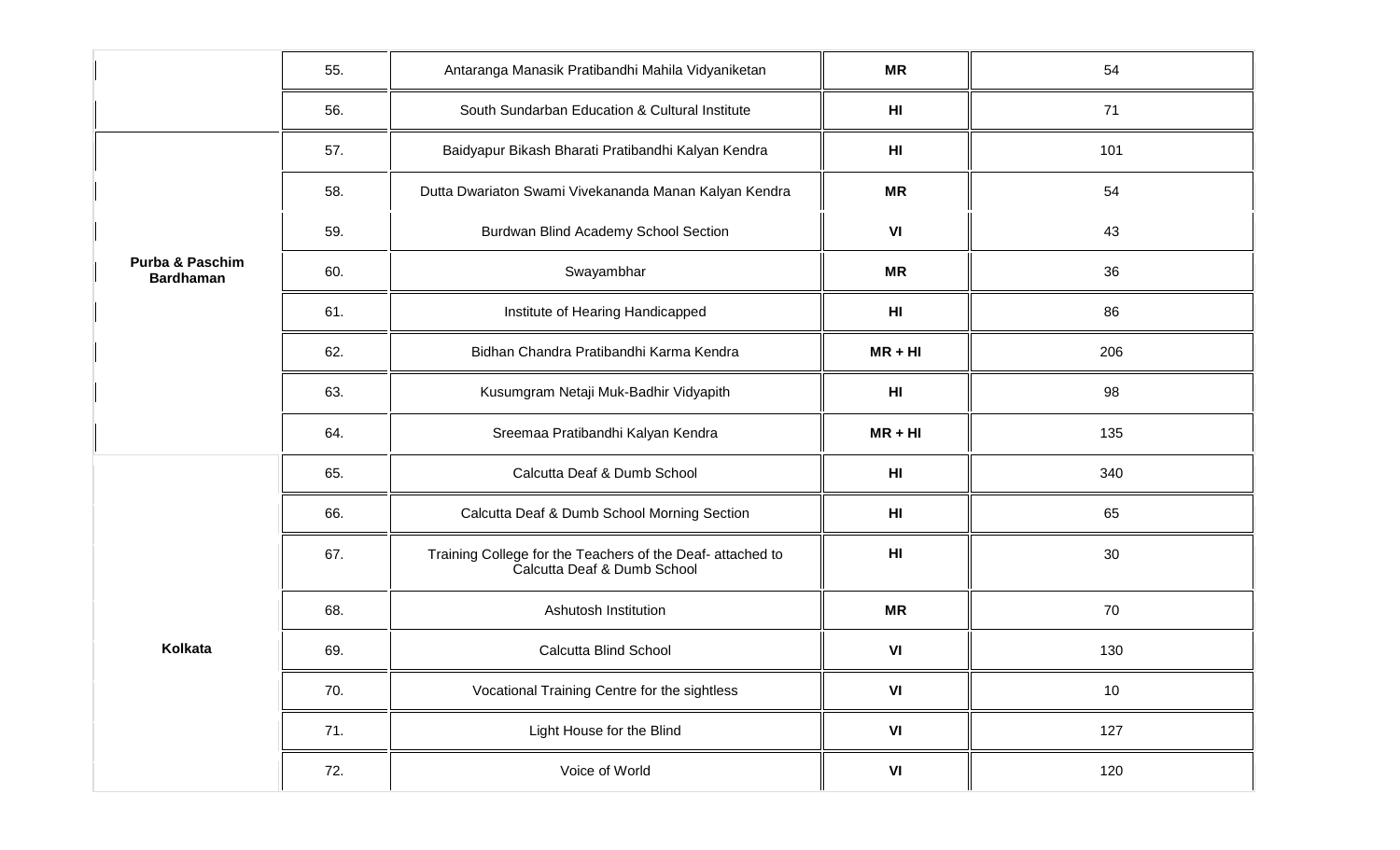| $\overline{\phantom{a}}$<br>. | Behala Bodhayan                | <b>MR</b> |          |
|-------------------------------|--------------------------------|-----------|----------|
| .                             | Noble Mission of South Kolkata | <b>MR</b> | ۵Q<br>ືບ |

VI- Visually Impaired

MR-Mentally Retarded

HI- Hearing Impaired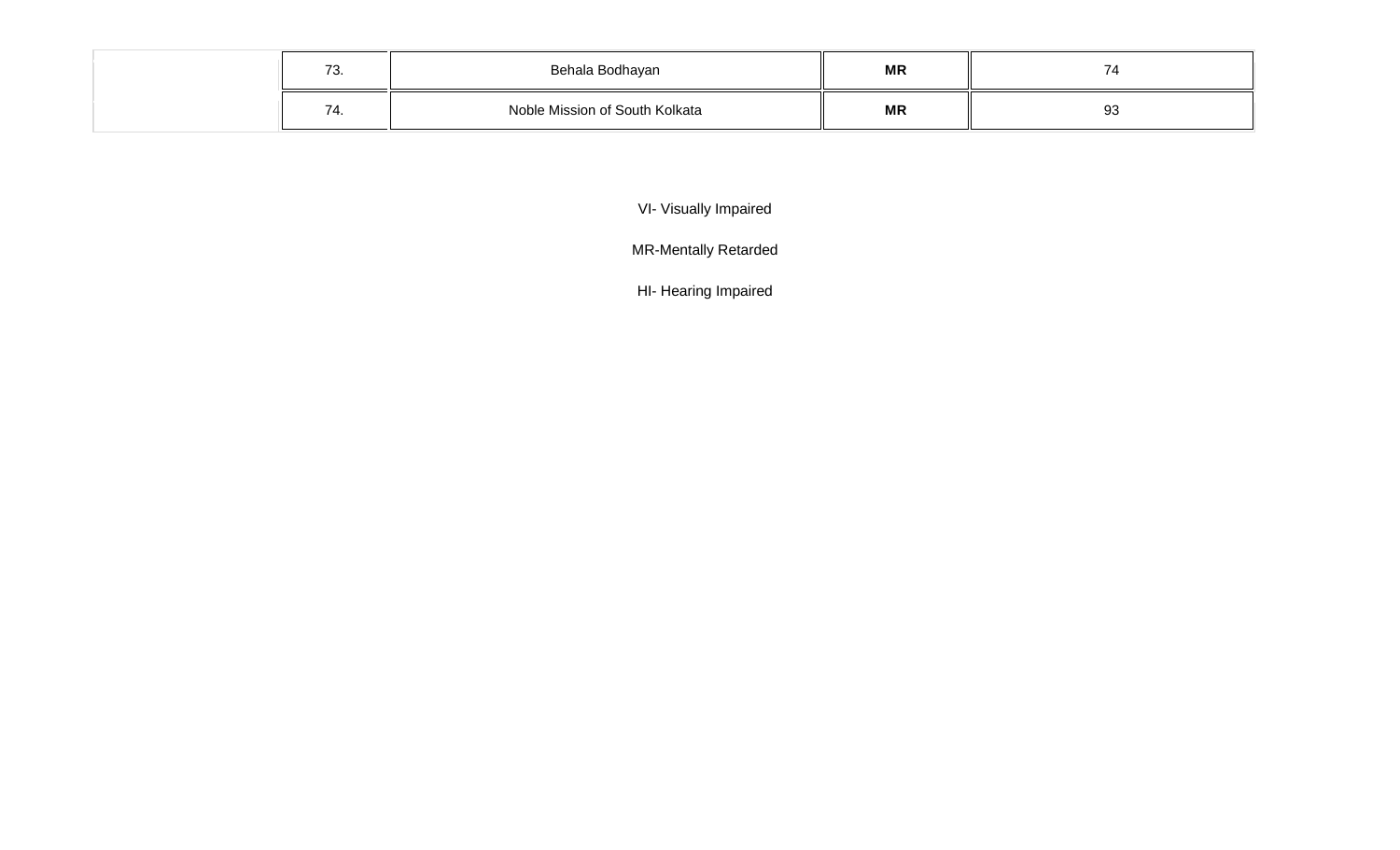#### **Some Achievements of Directorate of Mass Education Extension:**

- I) There are 74 Sponsored Special Schools and 80 Academically Recognized Institutions all over the West Bengal. Presently, there are 5,523 specially abled students. In keeping with the policy framework of the Government for coverage of larger number of children under the social safety net, the State Government's effort is to strengthen the infrastructural facilities of the existing 50 units of Social Welfare Homes (39 Aided Welfare Homes & 10 State Welfare Homes and 01 Sponsored Welfare Home) of the State. In 50 units of Social Welfare Homes under the administrative control of this Directorate around 4,960 inmates are taken care of.
- II) A new scheme for eradication of illiteracy in new format, if undertaken by the Govt., will be implemented. During the next FY the scheme under Literacy in new format, if it is launched by the appropriate authority, it will be implemented with firm commitment to achieve the desired goal. This apart, different programme for awareness campaign for eradication of illiteracy, observance of International Literacy Day, etc. will be organized.
- III) During the FY 2021-2022 (as on  $31<sup>st</sup>$ Dec. 2021) an amount of Rs.331 Lakh has been released towards repair, renovation works for the Special Schools and Welfare Homes under the Administrative control of this Directorate due to damages caused by the devastating cyclone YAAS.
- IV) Scholarship in class IX and onwards has been awarded to the specially abled students who have scored atleast 40% marks in the last annual examination in the year 2021. Total Rs 387 Lakh was disbursed towards scholarship of the 2793 specially abled students.
- V) Total 468 students passed Madhyamik Examination. Amongst them 123 are specially abled students and 345 are inmates of Educational Welfare Homes. Total 98 students passed Higher Secondary examination. Amongst them total 48 are specially abled students and 50 are inmates of Educational Welfare Homes.
- VI) International Literacy Day was observed on  $8<sup>th</sup>$  September, 2021, at the State level in a special COVID situation maintaining all social distancing Govt. norms and the students who excelled in Madhyamik & Higher secondary examination have been felicitated by the Hon'ble dignitaries.
- VII) To strengthen infrastructural facilities of the Welfare Homes and Special Schools, Rs. 6.06 Crore have been granted towards construction of toilet, repair renovation of school building, hostel building, dormitories etc.

#### **New initiatives undertaken/to be undertaken by** *Directorate of Mass Education Extension*:

- i) Enhancement of present rate of maintenance grant of Rs. 1600/- per inmate per month of the Welfare Homes regarding food, contingency, etc. for providing better facilities to the inmates by Rs. 600/- from next FY.
- ii) To enhance the total sanctioned strength of the inmates of the Welfare Homes to take more wards under the purview of this Directorate.
- iii) To upgrade more Sponsored Special Schools from Primary to Class VIII standard for qualitative improvement of the students with special need.
- iv) Construction work for School & Hostel buildings for Sponsored institutions will be taken up for providing better facilities to the children with special need (CWSN) according to revised model formulating with the consultation with PWD Department.
- v) Initiatives have been taken to set up a degree College for higher education for the disabled students (visually impaired and deaf & dumb).

#### **PARTICULARS OF OFFICERS ATTACHED AT THE STATE HEAD QUARTER OF MASS EDUCATION EXTENSION DIRECTORATE, WEST BENGAL:-**

| SI. | <b>Name</b>                 | <b>Designation</b>          | e-mail Address                                  |
|-----|-----------------------------|-----------------------------|-------------------------------------------------|
| No  |                             |                             |                                                 |
|     |                             |                             |                                                 |
| 1.  | <b>Debasis Guhathakurta</b> | OSD and Ex-Officio Director |                                                 |
| 2.  | Malaya Kanta Murmu          | Joint Director              |                                                 |
| 3.  | <b>Sudeb Barman</b>         | Deputy Director             |                                                 |
| 4.  | <b>Swati Ray</b>            | Deputy Director             | directormeewb@gmail.com<br>meedte2016@gmail.com |
| 5.  | Sayantani Ghosal            | <b>Assistant Director</b>   |                                                 |
| 6.  | <b>Soma Chakraborty</b>     | <b>Assistant Director</b>   |                                                 |
| 7.  | <b>Sanjoy Bandyopadhyay</b> | Assistant Director          |                                                 |
| 8.  | Lipika Basu                 | Assistant Director (A/c)    |                                                 |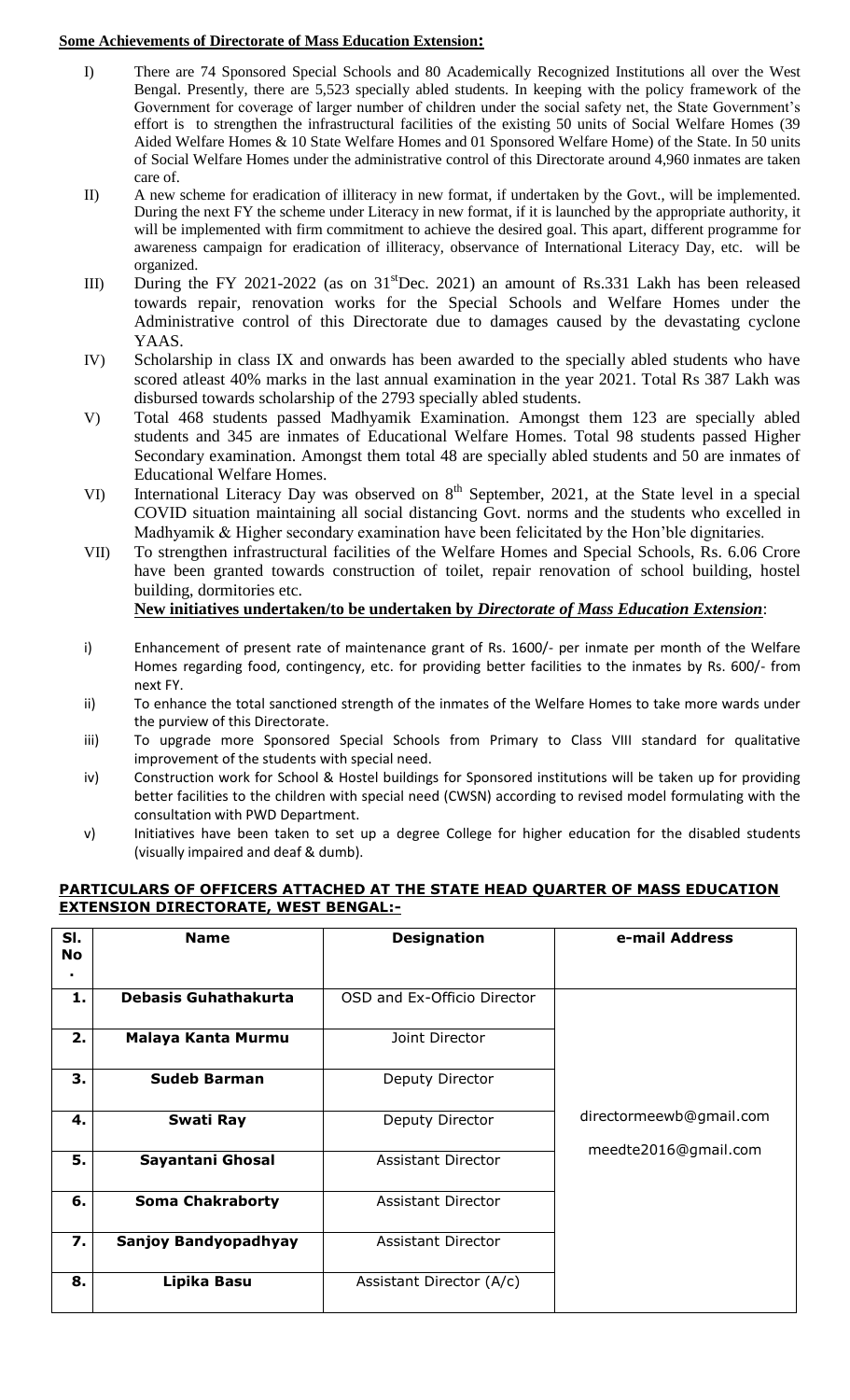### **SPIO of the Directorate of Mass Education Extension: -**

| Name       | <b>Designation</b> | <b>Mail ID</b>     |
|------------|--------------------|--------------------|
| Swati      | <i>D</i> eputy     | edte2016@gmail.com |
| <b>ROV</b> | Director           | Meedte,            |

### **Contact Details of District Mass Education Extension Officers:-**

| <b>SI</b><br><b>No</b> | <b>Name of the</b><br><b>District</b> | <b>Name</b>                     | <b>Designation</b> | e-mail id of the DMEEO office                     |
|------------------------|---------------------------------------|---------------------------------|--------------------|---------------------------------------------------|
| 1.                     | Cooch Behar                           | Sri Samir Debnath               | DMEEO in<br>Charge | dmeeocb@gmail.com                                 |
| 2.                     | Alipurduar                            | Sri Basudeb Mondal              | <b>DMEEO</b>       | alipurduardmee2021@gmail.com                      |
| 3.                     | Darjeeling                            | Smt Sonam Doma<br><b>Bhutia</b> | <b>DMEEO</b>       | dmeeo.darjeeling@gmail.com                        |
| 4.                     | Kalimpong                             | Sri Dawa Tamang                 | <b>DMEEO</b>       | dmeeo.kalimpong@gmail.com<br>deeddumzon@gmail.com |
| 5.                     | Jalpaiguri                            | Sri Samir Das                   | DMEEO in<br>Charge | jalpaiquridmeeo@qmail.com                         |
| 6.                     | Uttar<br>Dinajpur                     | Sri Uttam Mondal                | <b>DMEEO</b>       | dmeeouttardinajpur@gmail.com                      |
| 7.                     | Dakshin<br>Dinajpur                   | Sri Tanumay Sarkar              | <b>DMEEO</b>       | dmeeo.ddinajpur@gmail.com                         |
| 8.                     | Malda                                 | Sri Samgeet Sundar<br>Mondal    | <b>DMEEO</b>       | dmeeomalda1@gmail.com                             |
| 9.                     | Murshidabad                           | Sri Amit Saha                   | <b>DMEEO</b>       | dmeeo.murshidabad@qmail.com                       |
| 10                     | Purulia                               | Sri Suman<br>Chattopadhyay      | <b>DMEEO</b>       | dmeopurulia8@gmail.com                            |
| 11                     | Bankura                               | Sri Partha Sarathi<br>Kar       | DMEEO in<br>Charge | dmeeobankura@gmail.com                            |
| 12                     | Birbhum                               | Sri Sudipta Biswas              | <b>DMEEO</b>       | dmeeobir@gmail.com                                |
| 13                     | Kolkata                               | Sri Subhajit Mandal             | <b>DMEEO</b>       | dmeeo.kolkata@gmail.com                           |
| 14 <sub>1</sub>        | South 24 pgs                          | Sri Suchhand<br>Chattyopadhyay  | <b>DMEEO</b>       | dmeeosouth24pgs@gmail.com                         |
| 15 <sub>l</sub>        | North 24 pgs                          | Sri Debmalya<br>Naskar          | <b>DMEEO</b>       | dmeeonorth24pgs@gmail.com                         |
| 16                     | Burdwan                               | Sri Govinda<br>Bhowmik          | <b>DMEEO</b>       | dmeeobdn@yahoo.com                                |